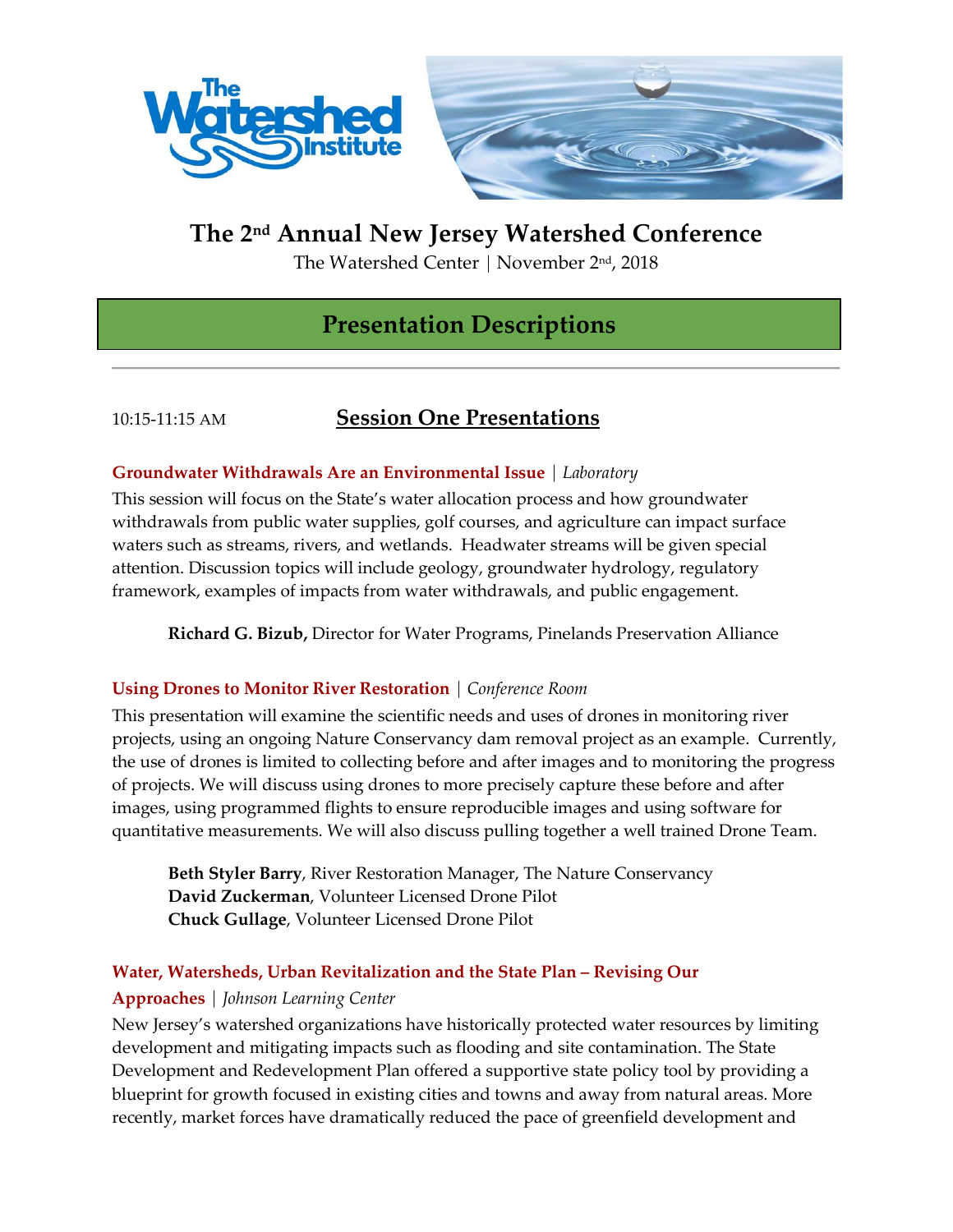spurred redevelopment in walkable communities. In the meantime, the emerging national "One Water" approach has focused on the importance of water infrastructure upgrades and on the notion that all water has value. Now, can our new gubernatorial administration take a fresh look and meld the goals of watershed management, One Water, and state planning so that our already-developed areas grow in a way that dramatically improves ecological integrity, water quality, and public enjoyment of our waterways? This session will invite the audience to participate in blue sky (or blue water?) thinking.

**Chris Sturm,** Managing Director for Policy and Water, New Jersey Future **Dan Van Abs, Ph.D.**, PP/AICP, Associate Professor, School of Environmental and Biological Sciences, Rutgers, The State University of New Jersey

## 11:15 AM -12:15 PM **Session Two Presentations**

### **Green Amendments** ⎸*Conference Room*

For decades, activists have relied on federal and state legislation to fight for a cleaner environment. And for decades, they've been fighting a losing battle. The sad truth is, our laws are designed to accommodate pollution rather than prevent it. It's no wonder people feel powerless when it comes to preserving the quality of their water, air, public parks, and special natural spaces.

But there is a solution, argues veteran environmentalist Maya K. van Rossum: bypass the laws and turn to the ultimate authority  $-$  our state and federal constitutions.

In this session, van Rossum will lay out an inspiring new agenda for environmental advocacy, one that will finally empower people, level the playing field, and provide real hope for communities everywhere. Participants will discover:

- How legislative environmentalism has failed communities across America,
- The transformational difference environmental constitutionalism can make,
- The economic imperative of environmental constitutionalism, and
- How to take action in their communities.

We all have the right to pure water, clean air, and a healthy environment. It's time to claim that right — for our own sake and that of future generations.

#### **Maya K. van Rossum,** Delaware Riverkeeper

#### **Legislative Update on Watershed Issues** | *Johnson Learning Center*

New Jersey has been at the forefront of environmental protection. Learn from New Jersey's environmental legislators what issues we can expect the legislature to address in the current session.

### **Assemblywoman Nancy J. Pinkin**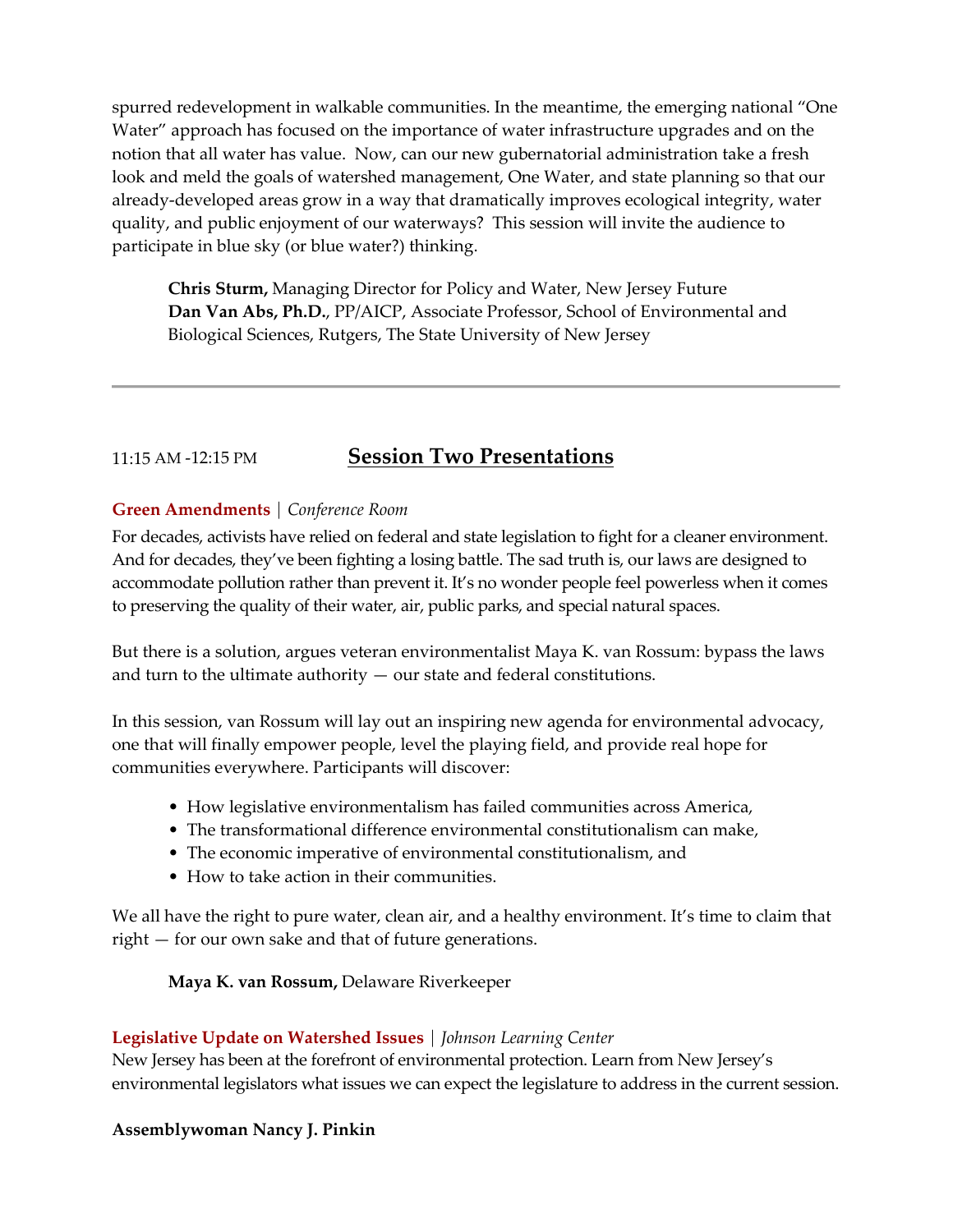#### **Watershed Management Area Recommendations for NJ Water Policy** | Laboratory

This session will examine the history of the creation of New Jersey's Watershed Management Areas (WMAs), including the establishment of the Water Regions, the 20 WMAs, and the Hydrologic Unit Code (HUC) system. We will review how the WMAs affect state water policy decisions and watershed management, as well as the highlights of the recently released Water Supply Plan update at the HUC 11 level. There will be a special focus on the importance of using NJ's subwatersheds to advocate for better water quality and water supply policies statewide.

**Fred Akers,** Administrator, Great Egg Harbor Watershed Association **Bill Kibler,** Director of Policy and Science, Raritan Headwaters Association **Bob Kecskes,** Freelance Environmental Consultant

## 1:30 -2:15 PM **Session Three Presentations**

# **Community-Based Monitoring in New Jersey: A Mutualistic Relationship Between Volunteers and the State** ⎸*Laboratory*

The New Jersey Department of Environmental Protection (NJDEP) has funded the first three years of a new community-based water monitoring network to establish strong relationships with existing volunteer programs, build capacity for additional volunteers and an expanded geographic scope, and provide resources for groups to upgrade their data quality.

In a state focused on "home rule", New Jersey volunteer programs remain independent and subject to their own sampling plans and protocols for data management and sharing. The new network brings a measure of cohesion to this methodology, offering a standardized study design and QAPP approval process depending on the intended data quality and use. Training and one-on-one assistance is provided for each community-based program, including guidance on developing new regional monitoring programs, lab and in-situ parameter certification, and data submission through WQX Web. Now in the early stages of this new program, the focus is on communicating directly with volunteers to understand what their needs are and to clarify what is required to produce data of sufficient quality for inclusion in the Integrated Report.

NJDEP has invested in its monitoring infrastructure by recognizing the value of volunteers and bringing them to the table, resulting in high quality data with which to develop well-informed assessments. Other states can follow this model to leverage their own citizen scientists to help reduce their own data gaps.

**Erin Stretz,** Assistant Science Director, The Watershed Institute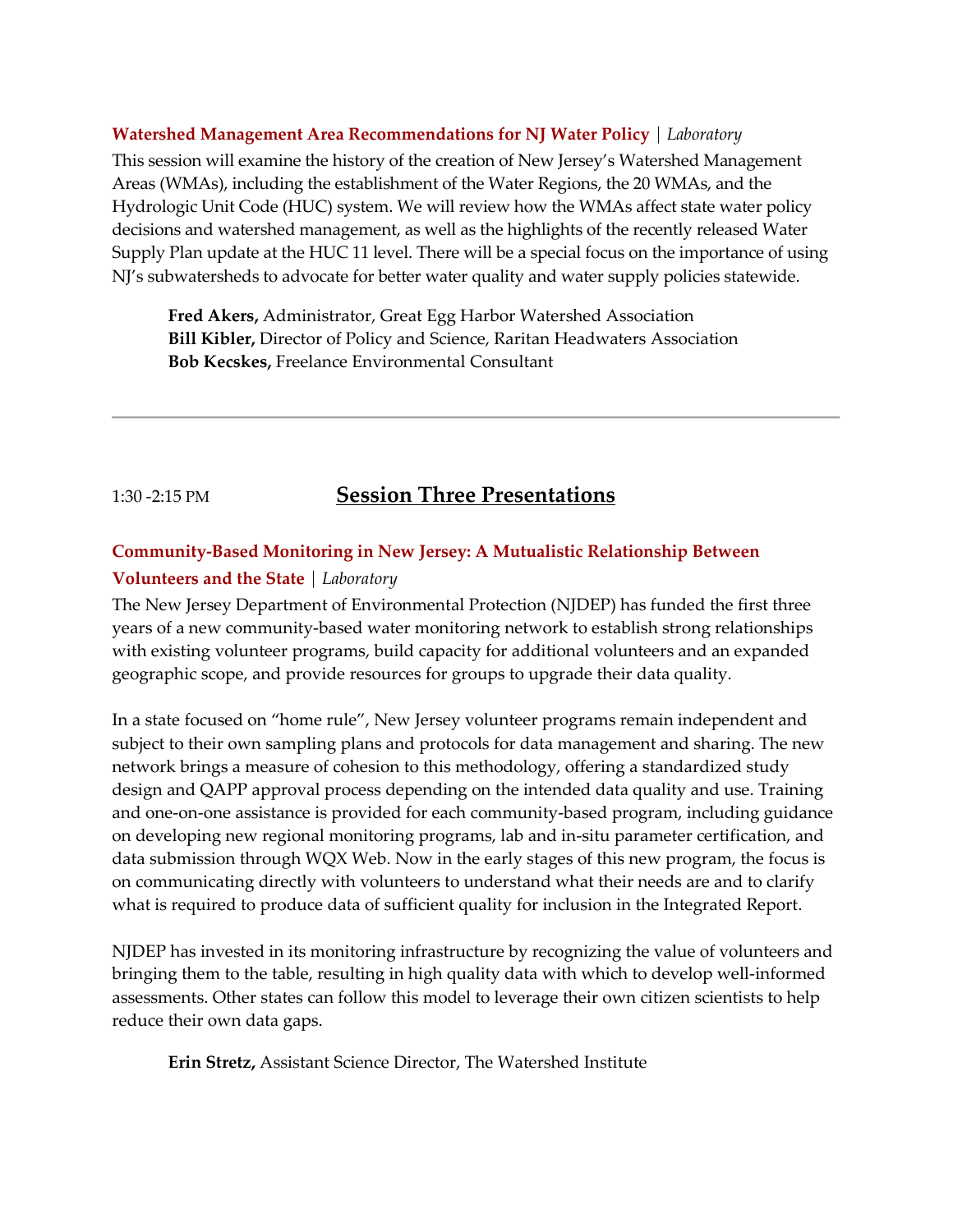**How to Use Social Media to Be a Champion for Your Watershed** | *Johnson Learning Center* Marketing Coordinator, Kelsey Mattison, will present on ways to punch up your social media presence. Designed for social media beginners and experts alike, Kelsey will explain crosschannel techniques to help increase engagement, event attendance, and social buzz around issues in your watershed. Kelsey will make recommendations on thorough, but free social media management tools, and explore how to get the most out of those tools. Led by a young professional that "speaks social," this workshop will cover easy apps you can use to create polished graphics and content for social media, strategies to curate content from your supporters and volunteers, and the no-hassle way to add social media takeovers to your communications calendar.

**Kelsey Mattison**, Marketing Coordinator, Princeton Hydro

## 2:15 - 3:15 PM **Session Four Presentations**

#### **After the Dust Settles, We Still Need Implementation: Achieving Reductions in the Raritan**

#### **Basin** | Conference Room

Considerable monitoring and modeling assisted with the development of the Total Maximum Daily Load (TMDL) Report For the Non-Tidal Raritan River Basin Addressing Total Phosphorus, Dissolved Oxygen, pH and Total Suspended Solids Impairments. Implementation of this TMDL will require significant reductions in Total Phosphorus (TP) and Total Suspended Solids (TSS) throughout the Raritan Basin.

Some reductions are mandated of point source dischargers, but much of the reductions will of necessity be required of non-point sources both in agriculture and urban sources. The urban sources will be stormwater driven. Voluntary measures for stormwater reduction for homes still requires adoption of a practice on a homeowners property. How do we entice homeowners to voluntarily come to desire these practices on their own property? Can we increase the adoption of residential stormwater practices? What increases adoption and what are the barriers to adoption? This presentation discusses residential rain garden implementation in the Raritan Basin and the data that has come out of a program to increase homeowner adoption of rain gardens.

**Tobiah Horton**, Assistant Professor in Landscape Architecture, Department of Landscape Architecture, Rutgers, The State University of New Jersey **Christopher C. Obropta, Ph.D., P.E.**, Extension Specialist in Water Resources, Rutgers Cooperative Extension; Professor, School of Environmental and Biological Sciences, Rutgers, The State University of New Jersey **Pat Rector,** County Agent II, Cooperative Extension of Somerset County, Rutgers New Jersey Agricultural Experiment Station